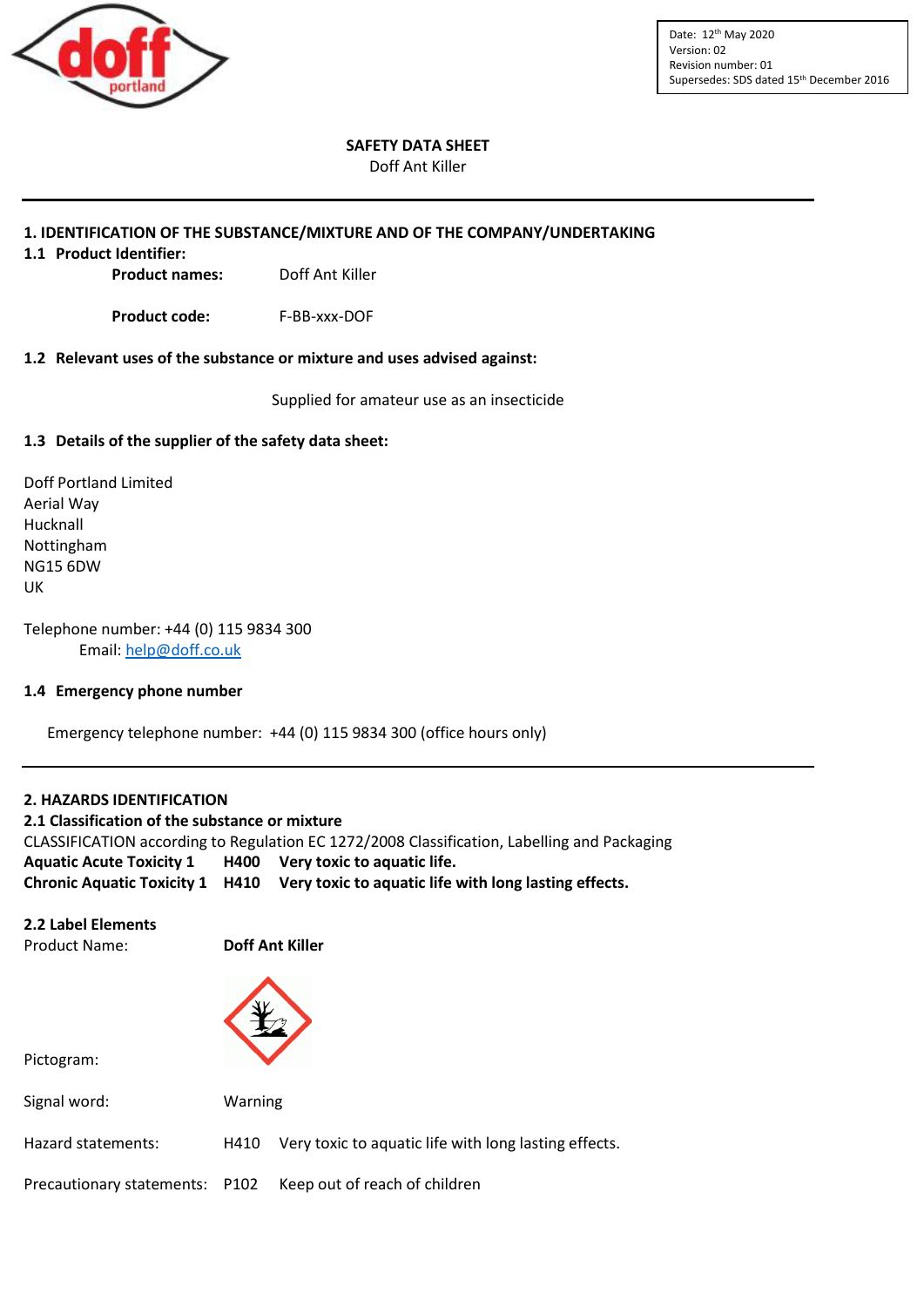

- P270 Do not eat, drink or smoke when using this product.
- P273 Avoid release to the environment
- P391 Collect spillage
- P501 Dispose of contents/container to a household waste recycling centre as hazardous waste except for empty containers which can be disposed of by recycling. Contact your local council for details.

## **2.3 Other Hazards**

Mixture not classed as PBT or vPvB

EUH208 Contains permethrin (ISO). May produce an allergic reaction.

EUH401 To avoid risks to human health and the environment, comply with the instructions for use.

# **3. COMPOSITION/INFORMATION ON INGREDIENTS**

**3.2 Mixtures**

| 3.2 MIXTUTES                                                                                              |                          |                                                         |                                            |                                                                                                                                                                                                                 |                                  |
|-----------------------------------------------------------------------------------------------------------|--------------------------|---------------------------------------------------------|--------------------------------------------|-----------------------------------------------------------------------------------------------------------------------------------------------------------------------------------------------------------------|----------------------------------|
| Name:                                                                                                     | CAS/EC No.               | <b>Index</b><br>No./REACh<br><b>Registration</b><br>No. | Pictogram(s)<br>according to<br>1272/2008: | H-phrase(s)<br>according to<br>1272/2008:                                                                                                                                                                       | <b>Concentrations</b><br>[% w/w] |
| Calcium carbonate                                                                                         | 1317-65-3/<br>215-279-6  | $-/-$                                                   | None                                       | None<br>Substance<br>with<br>Workplace<br>Exposure<br>Limit                                                                                                                                                     | $85 - 99.2$                      |
| permethrin (ISO);<br>m-phenoxybenzyl 3-(2,2-<br>dichorovinyl)-2,2-<br>dimethylcyclopro<br>panecarboxylate | 52645-53-1/<br>258-067-9 | 613-058-00-2<br>/<br>$\qquad \qquad \blacksquare$       | GHS07<br>GHS09                             | Acute Tox. 4<br>(Oral); H302<br>Acute Tox. 4<br>(Inhalation:<br>dust, mist);<br>H332<br>Skin Sens. 1;<br>H317<br><b>Aquatic Acute</b><br>1; H400<br>$(M=1,000)$<br>Aquatic<br>Chronic 1;<br>H410<br>$(M=1,000)$ | $0.25 - 0.75$                    |
| Silicic acid, calcium salt                                                                                | 1344-95-2/<br>215-710-8  | $-$ /<br>$01 -$<br>2119427745-<br>34                    | None                                       | None<br>Substance<br>with<br>Workplace                                                                                                                                                                          | $0.25 - 0.50$                    |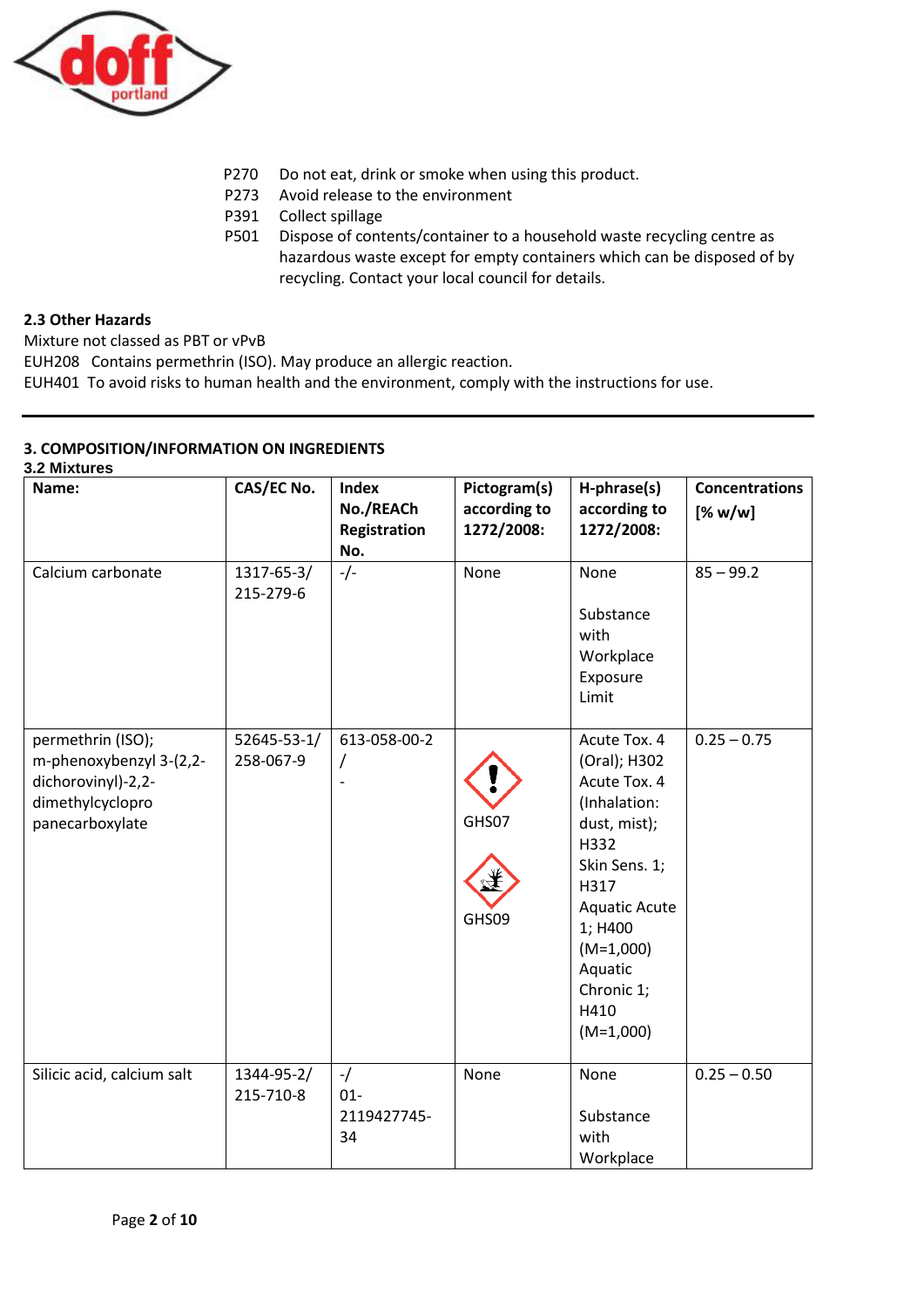

|  |  | Exposure<br>Limit |  |
|--|--|-------------------|--|
|  |  |                   |  |

The full hazard information for individual components if not displayed in section 2 or 3 are displayed in Section 16.

#### **4.0. FIRST AID MEASURES**

#### **4.1 Description of first aid measures**

#### **4.1.1 Inhalation**

IF INHALED: if breathing is difficult, remove victim to fresh air and keep at rest in a position comfortable for breathing. If breathing is difficult, give oxygen. If breathing stops, give artificial respiration. In all cases of doubt, or when symptoms persist, seek medical attention.

#### **4.1.2 Skin & Eye exposure**

After contact with skin, take off immediately all contaminated clothing, and wash immediately with plenty of water and soap. If skin irritation occurs: Get medical advice/attention.

Rinse immediately with plenty of water, also under the eyelids. Remove contact lenses, if present and easy to do. Continue rinsing. If eye irritation persists: Get medical advice and attention.

#### **4.1.3 Ingestion**

If swallowed, rinse mouth with water (only if the person is conscious). Do not induce vomiting. Get immediate medical advice and attention.

#### **4.2 Most important symptoms and effects, both acute and delayed**

None reported.

## **See SECTION 11 for more detailed information on health effects and symptoms.**

# **4.3 Indications of any immediate medical attention and special treatment needed**

#### **Notes to physician**

No specific treatment. Treat symptomatically.

## **5. FIRE-FIGHTING MEASURES**

## **5.1 Extinguishing media**

**Suitable**

Foam, dry chemical powder. Carbon dioxide  $(CO<sub>2</sub>)$ . Water fog.

**Not suitable** High volume water jet.

# **5.2 Special hazards arising from the substance or mixture**

Fire hazard: non-flammable.

## **5.3 Advice for firefighters**

Precautionary measures fire : No open flames. No smoking.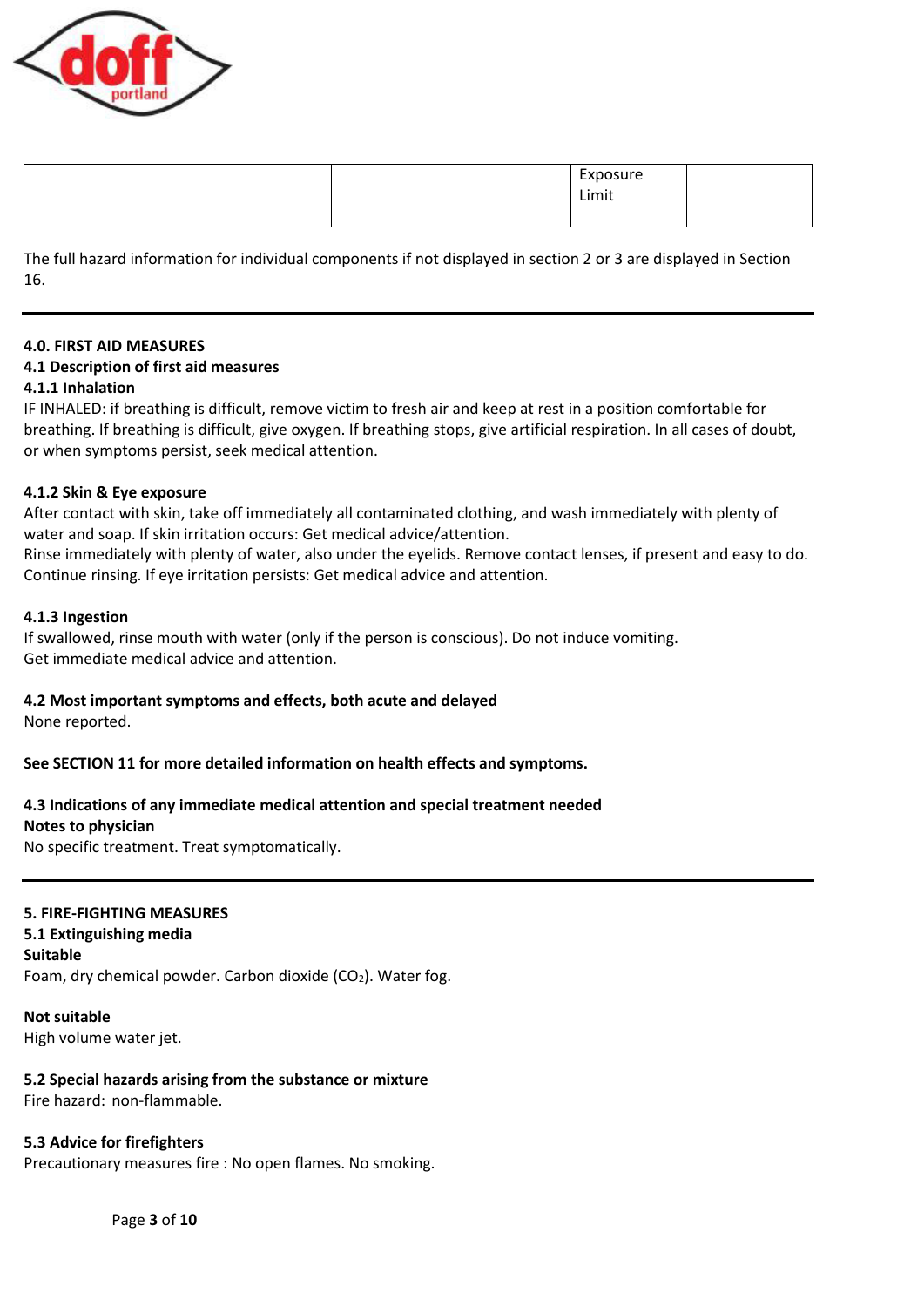

Firefighting instructions : Evacuate and limit access. Use a water spray to cool exposed surfaces and to protect firefighters.

Protection during firefighting : Wear suitable protective clothing. In case of inadequate ventilation wear respiratory protection.

Other information : Do not allow run-off from fire fighting to enter drains or water courses.

# **6. ACCIDENTAL RELEASE MEASURES**

## **6.1 Personal precautions, protective equipment and emergency procedures**

The following precautions are considered to be good practice when using any chemicals irrespective of their classification unless otherwise specified.

Protective equipment : Wear suitable protective clothing, gloves and eye or face protection. In case of insufficient ventilation, wear suitable respiratory equipment.

Emergency procedures : Evacuate the danger area. Provide adequate ventilation to minimize dust and/or vapour concentrations. Consult an expert. Eliminate every possible source of ignition.

## **6.2 Environmental Precautions**

Do not empty into drains, dispose of this material and its container at hazardous or special waste collection point. Notify authorities if product enters sewers or public waters.

# **6.3 Methods and material for containment and cleaning up**

For containment : Prevent liquid from entering sewers, watercourses, underground or low areas. Impound and recover large spill by mixing it with inert granular solids.

Methods for cleaning up : Clean up any spills as soon as possible, using an absorbent material to collect it. Other information : Avoid spilling the product, as this might cause falls.

## **6.4 Reference to other sections**

**Note: see SECTION 1 for emergency contact information, SECTION 8 for personal protection and section 13 for waste disposal.**

## **7. Handling and storage**

# **7.1 Precaution for safe handling**

Precautions for safe handling:

Handle in accordance with good industrial hygiene and safety procedures. Keep away from heat, hot surfaces, sparks, open flames and other ignition sources. No smoking. Do not allow to enter into surface water or drains.

Handling temperature: Store at room temperature.

Hygiene measures:

Do not eat, drink or smoke when using this product. Take off contaminated clothing and wash it before reuse. Wash hands and other exposed areas with mild soap and water before eating, drinking or smoking and when leaving work.

## **7.2 Conditions for safe storage, including any incompatibilities**

| Technical measures :    | Ground well. Use explosion-proof equipment.          |
|-------------------------|------------------------------------------------------|
| Storage conditions :    | Keep out of direct sunlight.                         |
| Incompatible products : | Strong acids. Strong bases. Strong oxidizing agents. |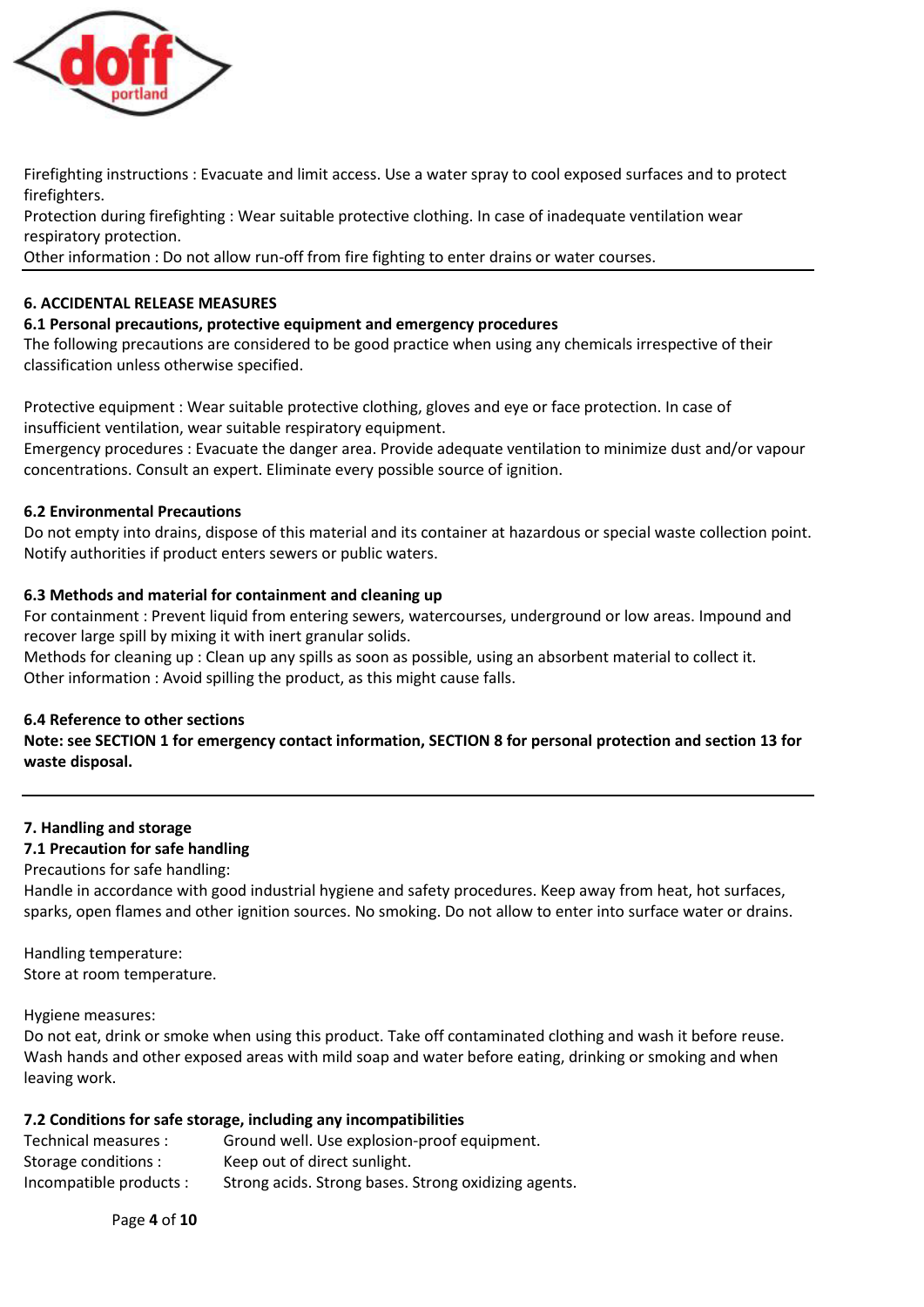

Maximum storage period : 2 year(s)

Storage area : Keep container tightly closed and in well ventilated place. Install a retention tank. Packaging materials : Keep only in the original container. Keep locked up and out of reach of children.

# **7.3 Specific end use(s)**

Supplied for amateur use as an insecticide

# **8.Exposure controls/personal protection**

## **8.1 Control Parameters**

Workplace exposure Limits as defined by UK HSE in document EH40/2005 where available:

| <b>Substance</b>       | <b>CAS</b> | <b>Workplace Exposure Limit</b> |                   |                |                   | <b>Comments</b>     |
|------------------------|------------|---------------------------------|-------------------|----------------|-------------------|---------------------|
|                        | number     |                                 |                   |                |                   | The Carc, Sen and   |
|                        |            | Long-term                       |                   | Short-term     |                   | Sk notations are    |
|                        |            | exposure limit                  |                   | exposure limit |                   | not exhaustive.     |
|                        |            | (8-hr TWA                       |                   | (15 minute     |                   | Notations have      |
|                        |            |                                 | reference period) |                | reference period) | been applied to     |
|                        |            |                                 |                   |                |                   | the substances      |
|                        |            | ppm                             | $mg.m^{-3}$       | ppm            | $mg.m^{-3}$       | identified in IOELV |
|                        |            |                                 |                   |                |                   | <b>Directives</b>   |
| Limestone              | 1317-65-3  |                                 | 10                |                |                   |                     |
| <b>Total inhalable</b> |            |                                 | 4                 |                |                   |                     |
| respirable             |            |                                 |                   |                |                   |                     |
| Calcium silicate       | 1344-95-2  | $\overline{\phantom{a}}$        | 10                |                |                   |                     |
| inhalable dust         |            |                                 | 4                 |                |                   |                     |
| respirable             |            |                                 |                   |                |                   |                     |

## **8.2 Exposure controls**

## **General**

Avoid contact with skin, eyes and clothing.

## **Hygiene measures:**

Wash hands, forearms and face thoroughly after handling chemical products, before eating, smoking and using the lavatory and at the end of the working period. Appropriate techniques should be used to remove potentially contaminated clothing. Wash contaminated clothing before reusing. Ensure that eyewash stations and safety showers are close to the workstation location. Ensure that there is sufficient ventilation of the area.

## **Eye and face protection**

Wear tightly fitting safety goggles and Face shield that meet EN 166 a/o ANSI Z87.1 standards

## **Skin protection**

When handling product wear chemical-resistant gloves.

Suitability and durability of a glove is dependent on usage, e.g. frequency and duration of contact. Always seek advice from glove suppliers. Select gloves approved to EU standard EN407. Wear impermeable protective clothing, butyl rubber apron and boots.

## **Inhalation**

Provide a good standard of general ventilation. Use outdoors or ensure adequate air changes.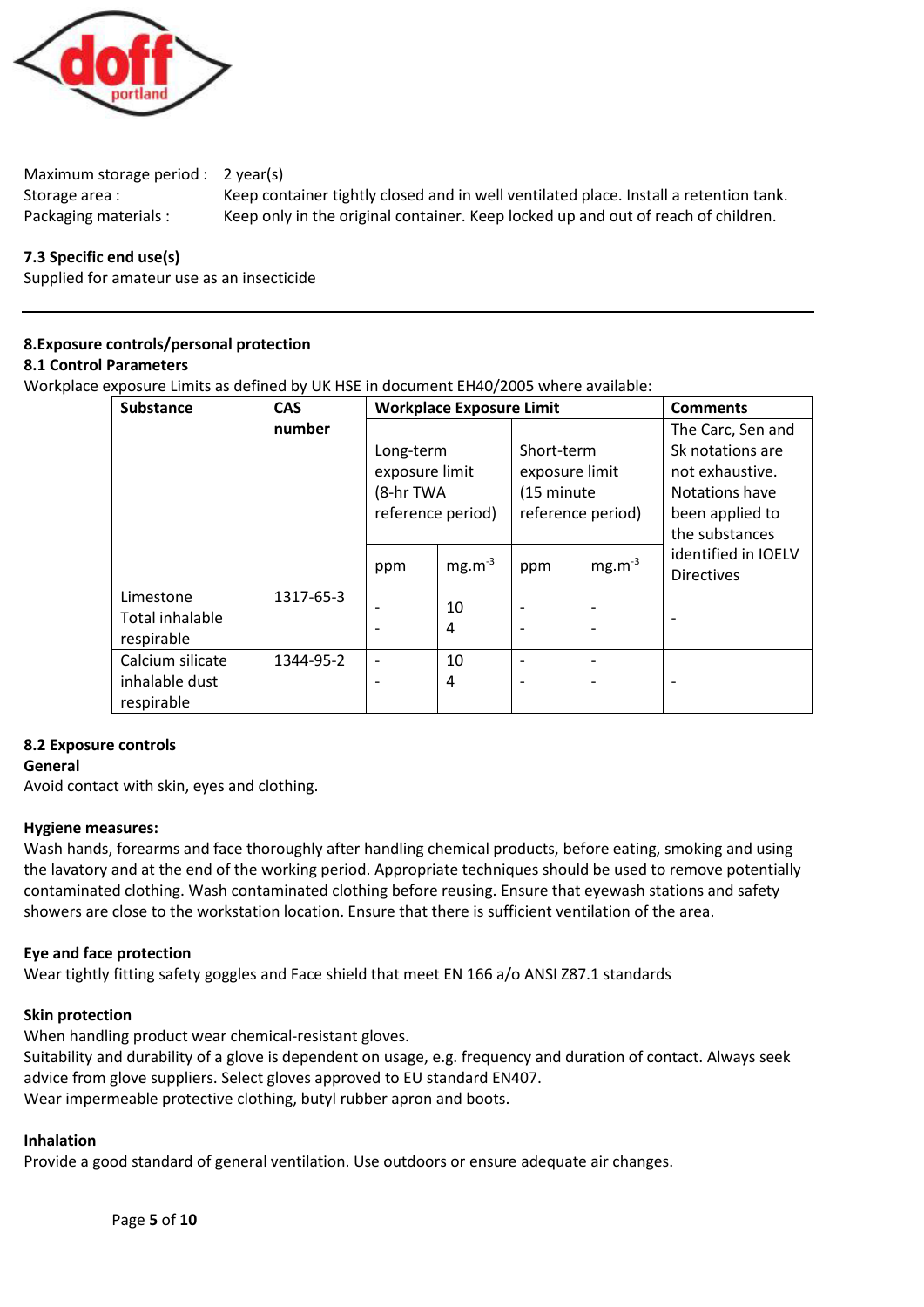

## **9. PHYSICAL AND CHEMICAL PROPERTIES**

**9.1 Information on basic physical and chemical properties** Physical state: solid Colour: white Odour: no data Odour threshold: No data pH: n/a Melting Point: No data Initial boiling point and boiling range: No data Flash point: No data Evaporation rate: No data Flammability: No data Explosion limits Upper: No data Lower: No data Vapour pressure: No data Vapour density: No data Density: No data Solubility: soluble in water Partition coefficient: n-octanol/water No data Auto-ignition temperature: No data Decomposition temperature: No data Viscosity: Not applicable Explosive properties: No data Oxidising properties: No data

# **9.2 Other Information**

No other relevant information available.

# **10. STABILITY AND REACTIVITY**

# **10.1 Reactivity**

When exposed to heat, may decompose liberating hazardous gases.

## **10.2 Chemical stability**

Stable under normal conditions of use.

## **10.3 Possibility of hazardous reactions**

None under normal conditions. For further information, refer to section 10 : "Stability and Reactivity".

## **10.4 Conditions to avoid**

Keep out of direct sunlight. Avoid heat.

## **10.5 Incompatible materials**

Materials to avoid: Strong oxidising agents. Strong acids. Strong bases.

## **10.6 Hazardous decomposition products**

Page **6** of **10**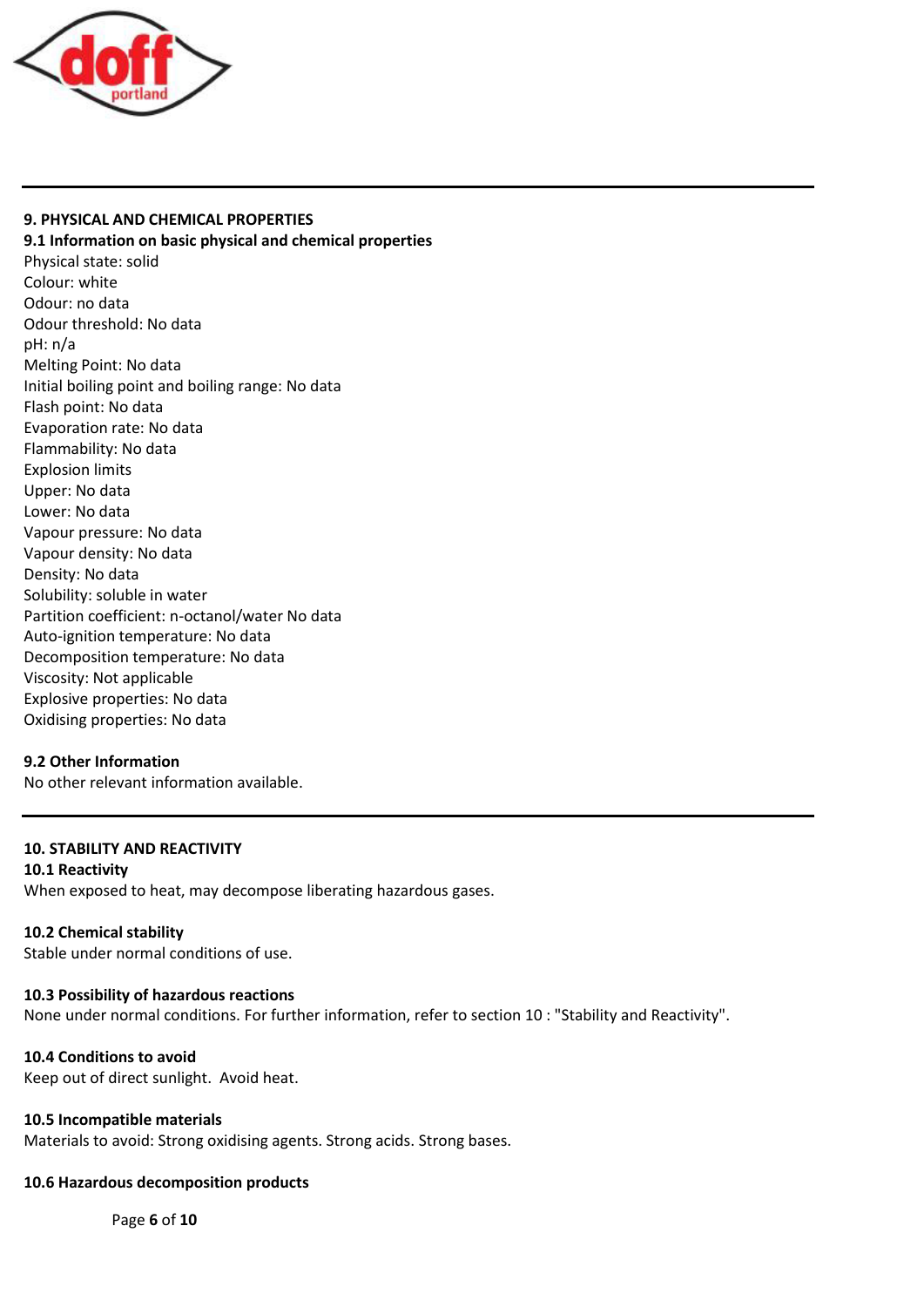

In combustion, may emit toxic fumes.

# **11. TOXICOLOGICAL INFORMATION**

**11.1 Information on toxicological effects**

**The mixture has not been assessed for toxicological effects, the mixture classification is given in section 2 based on individual component contents. Individual component hazards are given in section 3**

# **Permethrin (ISO)**

Acute toxicity - Ingestion Harmful if swallowed. LD50 (rat): 850 mg/kg bw (OECD 401)

Acute toxicity - Skin Contact Not classified. LD50 (rat) ≥2000 mg/kg bw (OECD 402)

Acute toxicity - Inhalation Harmful if inhaled. Skin corrosion/irritation Not classified. Rabbit: Non-irritant. (OECD 404)

Serious eye damage/irritation Not classified. Non-irritant to rabbit eyes. (OECD 405)

Skin sensitization data May cause an allergic skin reaction.

Respiratory sensitization data Not classified.

Germ cell mutagenicity Not classified. With/without metabolic activation with Chinese hamster ovary test substrate (OECD 473): No effect reported. Bone marrow (mouse) – 2 dose/ 24H (OECD 475): No effect reported.

Carcinogenicity Not classified. NOAEL (Oral) (rat): 75 mg/kg bw/day (OECD 453): No effect reported.

Reproductive toxicity Not classified. NOAEL (rabbit): 500 mg/kg bw/day (OECD 414): No effect reported. NOAEL(rat): 500 mg/kg bw/day (OECD 416): No effect reported.

Lactation Not classified.

STOT - single exposure Not classified.

STOT - repeated exposure Not classified.

NOAEL (Oral) (rat): 8.6 mg/kg bw/day (OECD 408): No effect reported.

Aspiration hazard Not classified.

**Source:** Limaru SDS, 17/07/2017

Page **7** of **10**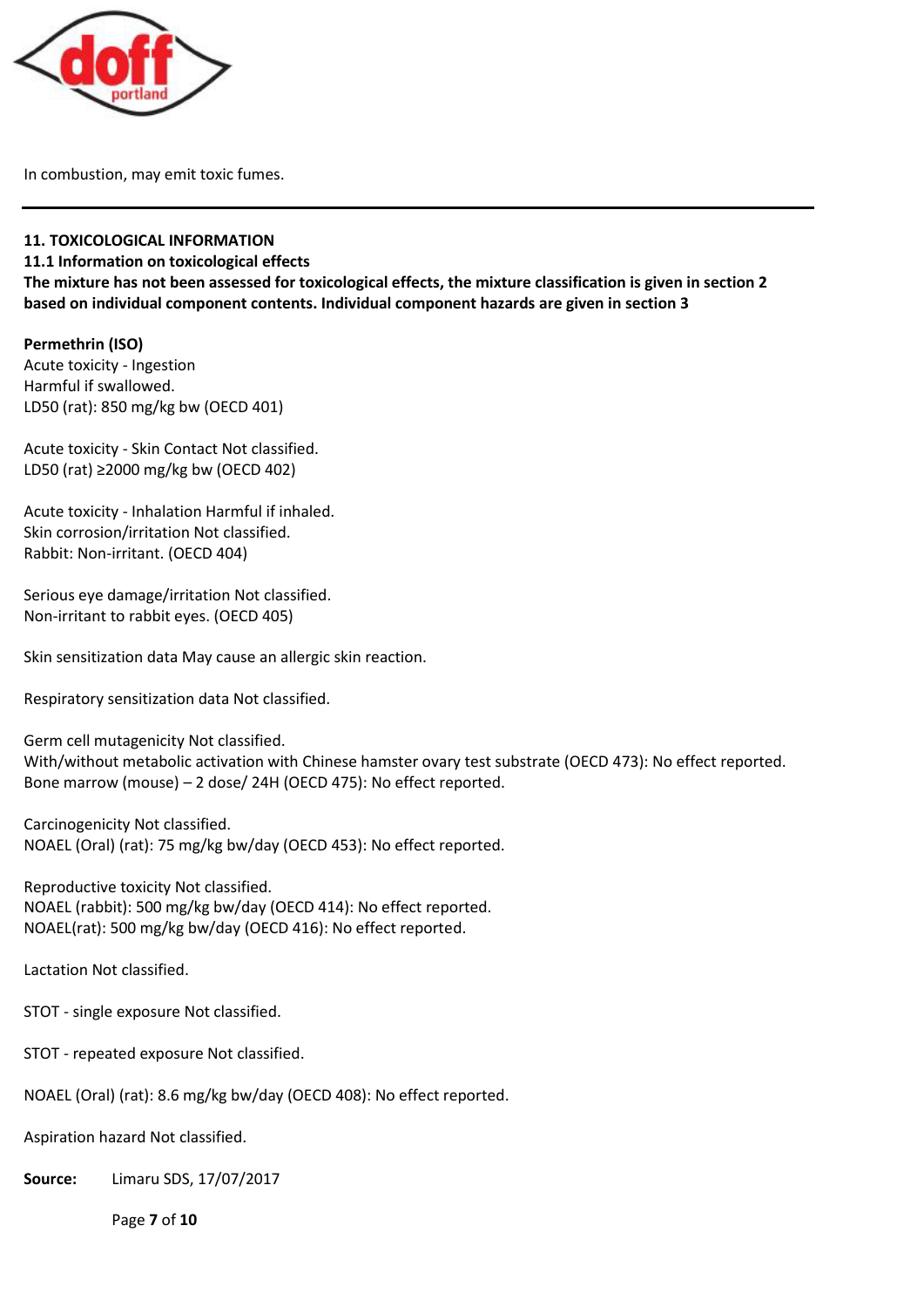

# **12. ECOLOGICAL INFORMATION 12.1 Toxicity Mixture classified as very toxic to aquatic life with long lasting effects.**

## **Permethrin (ISO)**

Toxicity - Aquatic invertebrates EC50 (48 hour) (Daphnia magna): 0.002 mg/l Toxicity - Fish LC50 (96 hour) (Rainbow trout): 13.7 µg/l LC50 (96 hour) (Common Carp): 0.22 mg/l Toxicity - Algae EC50 (72 hour) (Algae): 1.7 mg/l Toxicity - Sediment Compartment Not classified. Toxicity - Terrestrial Compartment Not classified

**Source:** Limaru SDS, 17/07/2017

## **12.2 Persistence and degradability**

Permethrin disappears rapidly from the environment: in 6 to 24 h from ponds and streams; in 7 days from pond sediment; and in 58 days from foliage and soil in forests. Thirty per cent of the compound was lost within 1 week from cotton leaves in a field. In water and on soil surfaces, permethrin is photodegraded by sunlight. Ester cleavage and cis-trans interconversion are, as with plants, the major reactions.

## **12.3 Bioaccumulative potential**

Permethrin is readily taken up by aquatic organisms: bioconcentration factors range from 43 to 750 for various organisms. In all the aquatic organisms studied, absorbed permethrin is also rapidly lost on transfer to clean water. There is no bioaccumulation in birds. Therefore, the compound, in practice, can be regarded as having no tendency to bioaccumulate.

## **12.4 Mobility in soil**

No additional information available

## **12.5 Results of PBT and vPvB assessment**

No additional information available

## **12.6 Other adverse effects**

No additional information available

# **13.DISPOSAL CONSIDERATIONS**

## **13.1 Waste Treatment Methods**

Regional legislation (waste) : Disposal must be done according to official regulations.

Waste treatment methods : Do not empty into drains, dispose of this material and its container at hazardous or special waste collection point.

Additional information : Do not contaminate water with the product or its container. Do not clean application equipment near surface water. Notify authorities if product enters sewers or public waters.

## **14. TRANSPORT INFORMATION**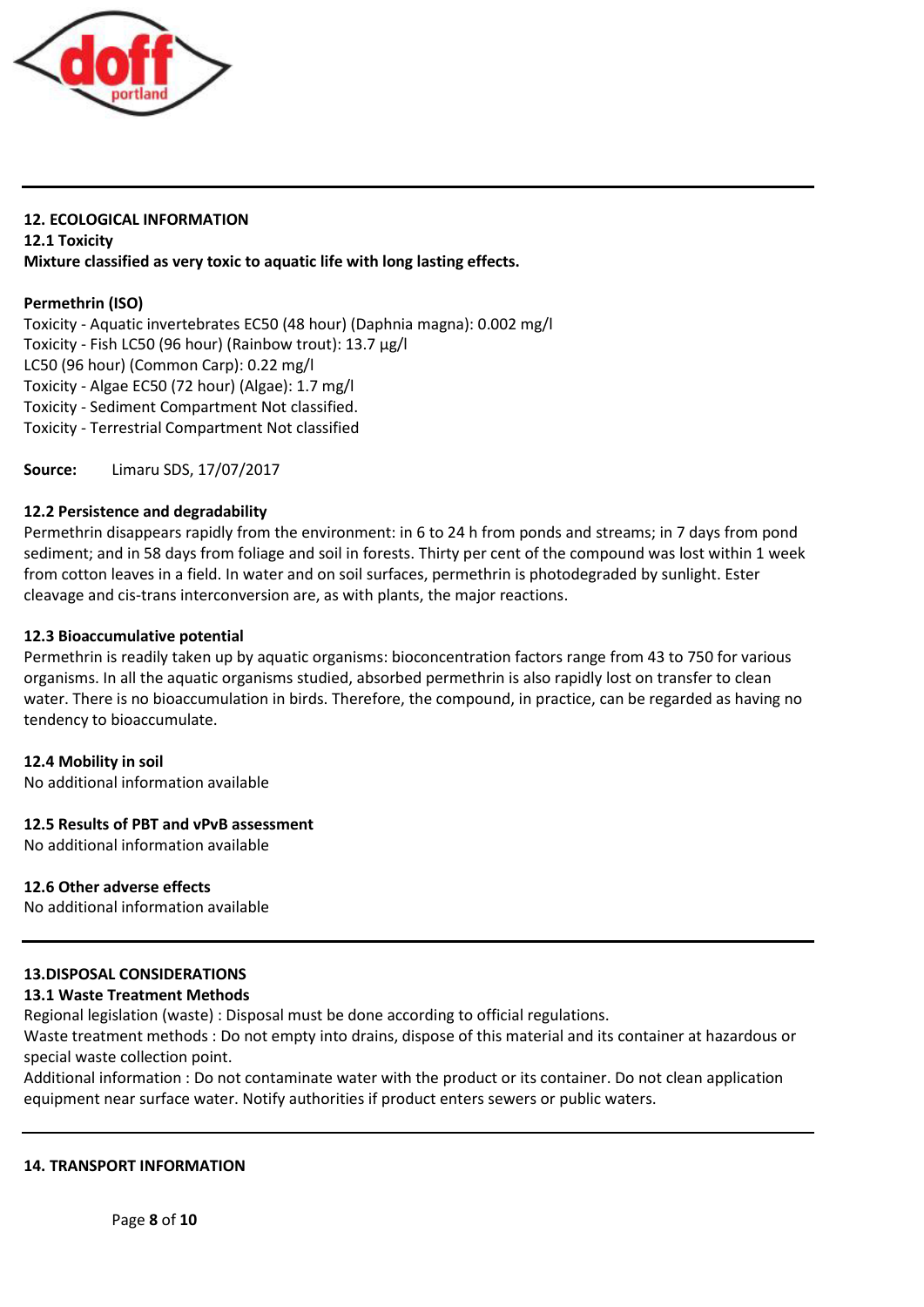

**14.1 UN number:** UN3082 **14.2 UN proper shipping name:** ENVIRONMENTALLY HAZARDOUS SUBSTANCE, LIQUID, N.O.S. (CONTAINS Permethrin) **14.3 Transport hazard:** 9 **14.4 Packing group:** III **14.5 Environmental hazards:** Environmentally hazardous substance/marine pollutant. **14.6 Special precautions for user:** No information available **14.7 Transport in bulk according to Annex II of MARPOL 73/78 and the IBC code** Applicable for Maritime bulk transport only. Check with carrier.

# **15. REGULATORY INFORMATION**

**15.1 Safety, health and environmental regulations/legislation specific for the substance or mixture.** This substance is classified and labelled in accordance with regulation 1272/2008 and Regulation (EC) No 1907/2006 of the European Parliament and of the Council of 18 December 2006 concerning the Registration, Evaluation, Authorisation and Restriction of Chemicals (REACH), establishing a European Chemicals Agency, amending Directive 1999/45/EC and repealing Council Regulation (EEC) No 793/93 and Commission Regulation (EC) No 1488/94 as well as Council Directive 76/769/EEC and Commission Directives 91/155/EEC, 93/67/EEC, 93/105/EC and 2000/21/EC, including amendments.

Contains no substance on the REACH candidate list Contains no REACH Annex XIV substances

# **15.2 Chemical Safety Assessment (CSA)**

CSA not undertaken for this substance

# **16. OTHER INFORMATION**

**Reasons for update**

**Updated to new format**

## **Abbreviations:**

| Acute Tox. 4 (inhalation: dust, mist) | Acute Tox. 4 (inhalation: dust, mist) category 4          |
|---------------------------------------|-----------------------------------------------------------|
| Acute Tox. 4 (oral)                   | Acute Tox. 4 (oral) category 4                            |
| Aquatic Acute 1                       | Aquatic Acute Toxicity category 1                         |
| <b>Aquatic Chronic 1</b>              | Aquatic Chronic Toxicity category 1                       |
| LC/LD50                               | Lethal Concentration/Dose 50%                             |
| <b>NOAEL</b>                          | No Observed Adverse Effect Level                          |
| <b>PBT</b>                            | Persistent, Bioaccumulative, Toxic                        |
| STOT SE 3                             | Specific Target Organ Toxicity Single Exposure Category 3 |
| vPvB                                  | very Persistent, very Bioaccumulative                     |

## **Other Hazard Information assigned to individual ingredients, but not carried to final classification:**

- H302 Harmful if swallowed
- H317 May cause an allergic skin reaction
- H332 Harmful if inhaled.
- H400 Very toxic to aquatic life.
- H410 Very toxic to aquatic life with long lasting effects.